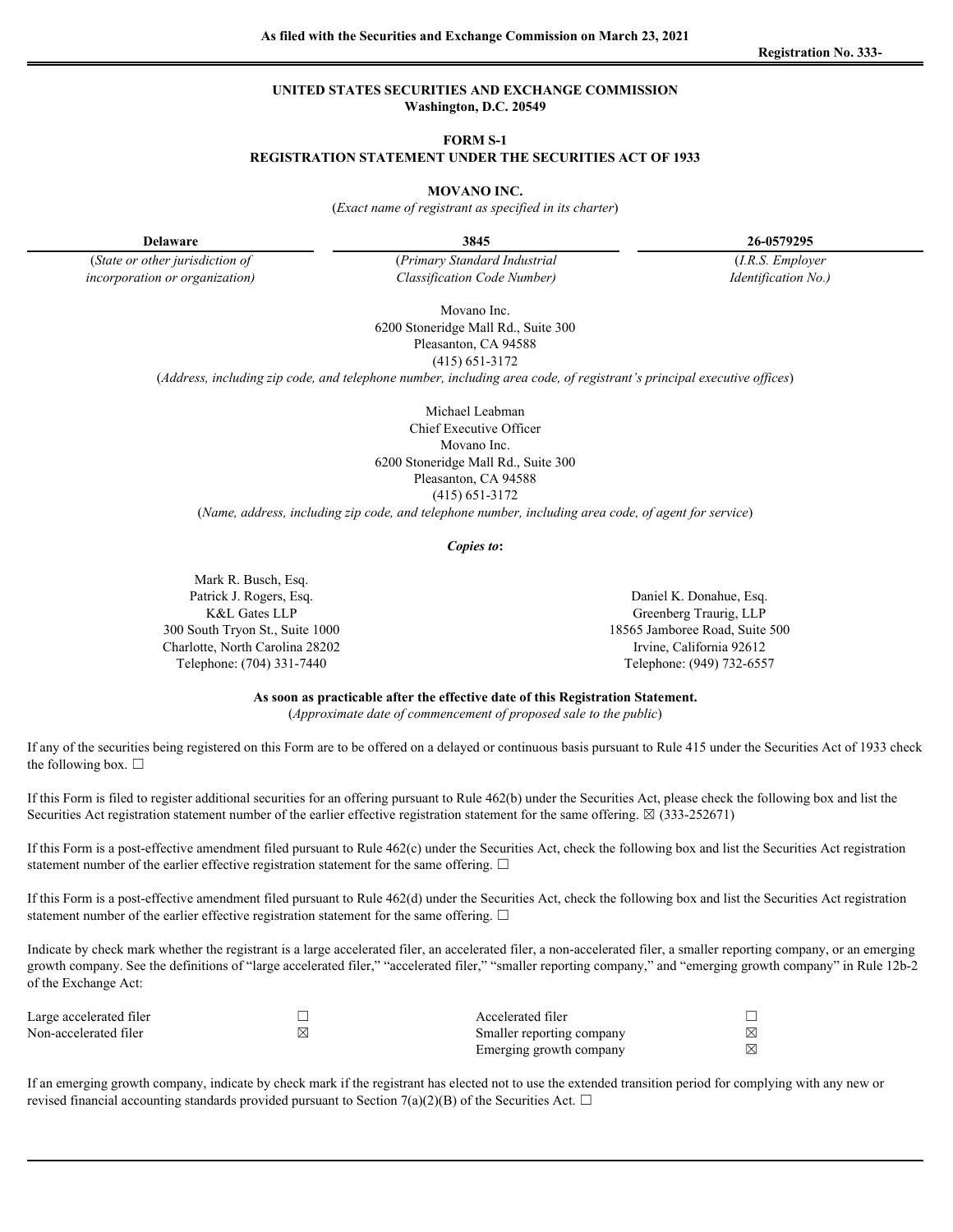## **CALCULATION OF REGISTRATION FEE**

|                                                                   | <b>Proposed</b><br><b>Maximum</b> |              |                           |        |
|-------------------------------------------------------------------|-----------------------------------|--------------|---------------------------|--------|
|                                                                   | Aggregate<br>Offering             |              | Amount of<br>Registration |        |
| Title of Each Class of Securities to be Registered <sup>(1)</sup> |                                   | Price        |                           | Fee    |
| Common Stock $(2)(3)$                                             |                                   | 7,475,000 \$ |                           | 815.52 |
| Underwriter Warrant <sup>(3)(4)</sup>                             |                                   | 100          |                           |        |
| Shares of Common Stock Underlying Underwriter Warrant             |                                   | 878,163      |                           | 95.81  |

- (1) The Registrant previously registered securities having a proposed maximum aggregate offering price of \$46,368,100 on its Registration Statement on Form S-1, as amended (File No. 333-252671) (the "Related Registration Statement"), which was declared effective by the Securities and Exchange Commission on March 22, 2021 and paid a fee of \$5,058.75. In accordance with Rule 462(b) under the Securities Act of 1933, as amended (the "Securities Act"), an additional number of securities having a proposed maximum offering price of no more than 20% of the maximum aggregate offering price of each class of securities to be sold under the Related Registration Statement is hereby registered. This represents only the additional number of securities being registered and does not include the securities that the Registrant previously registered on the Related Registration Statement.
- (2) Estimated solely for the purpose of calculating the registration fee pursuant to Rule 457(o) under the Securities Act. Includes shares of common stock that are issuable upon the exercise of the underwriters' over-allotment option.
- (3) Pursuant to Rule 416 under the Securities Act of 1933, as amended, there is also being registered hereby such indeterminate number of additional shares of common stock of the registrant as may be issued or issuable because of stock splits, stock dividends, stock distributions, and similar transactions.
- (4) Represents a warrant to be granted to the underwriter to purchase shares of common stock in an amount up to 9.79% of the number of shares sold to the public in this offering.

**This Registration Statement shall become effective upon filing in accordance with Rule 462(b) under the Securities Act of 1933, as amended.**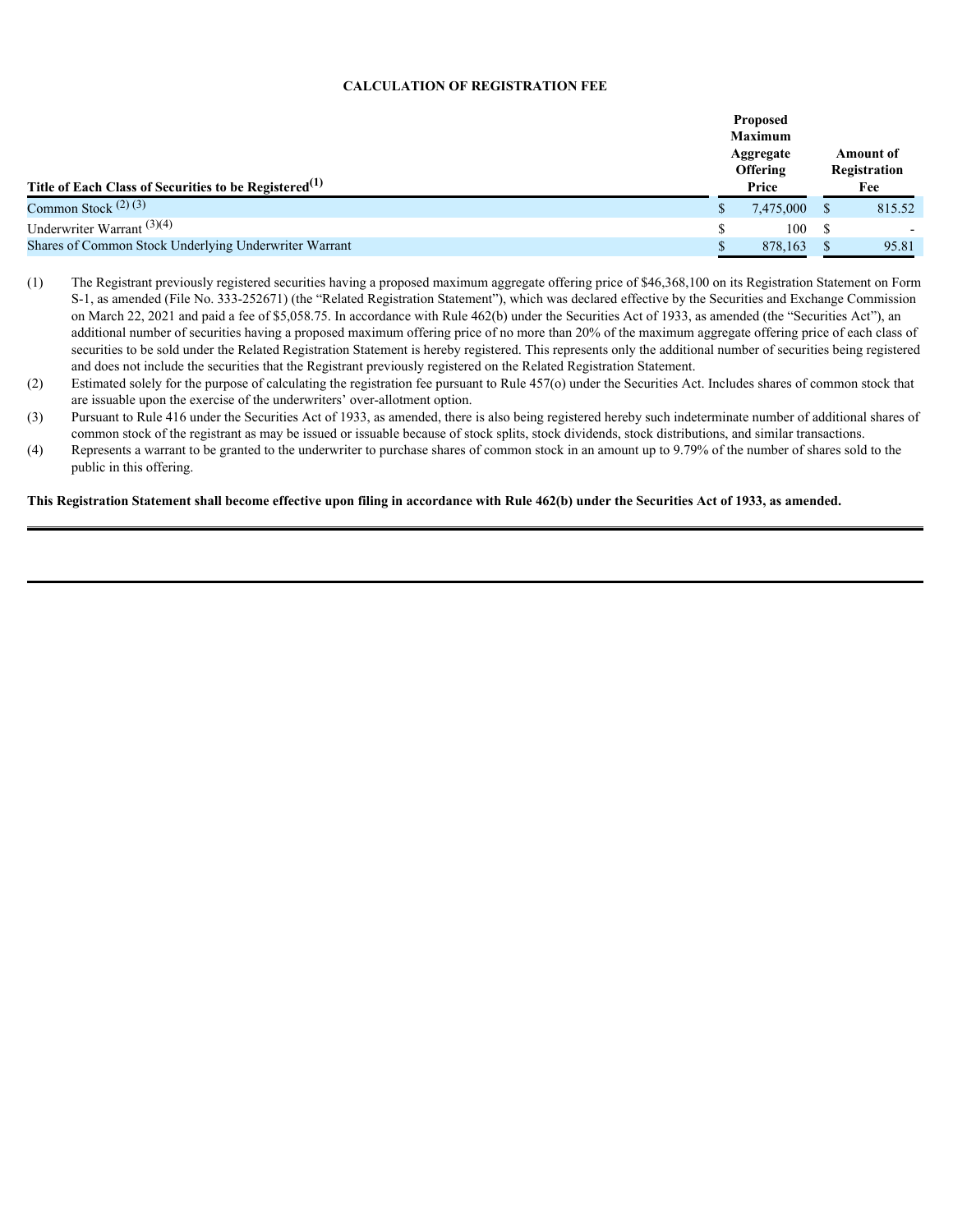## **EXPLANATORY NOTE AND INCORPORATION OF CERTAIN INFORMATION BY REFERENCE**

This Registration Statement on Form S-1 (the "462(b) Registration Statement") is being filed by Movano Inc. (the "Company") pursuant to Rule 462(b) under the Securities Act of 1933, as amended, and relates to the public offering (the "Offering") of shares of common stock contemplated by the Registration Statement on Form S-1 (File No. 333-252671) (the "Prior Registration Statement"), which was initially filed on February 2, 2021, and which was declared effective by the Securities and Exchange Commission on March 22, 2021. The Company is filing this registration statement for the purpose of registering additional securities of the Company with the proposed maximum aggregate offering price not to exceed \$8,353,263. Pursuant to Rule 462(b), the contents of the Prior Registration Statement, including the exhibits thereto, are hereby incorporated by reference into this 462(b) Registration Statement. The required opinion of counsel and related consent and accountant's consent are attached hereto and filed herewith.

The Registrant hereby (i) undertakes to pay the Commission the filing fee set forth on the cover page of this Registration Statement by a wire transfer of such amount as soon as practicable (but no later than the close of business on March 23, 2021) and (ii) certifies that it has sufficient funds in the relevant account to cover the amount of such filing fee.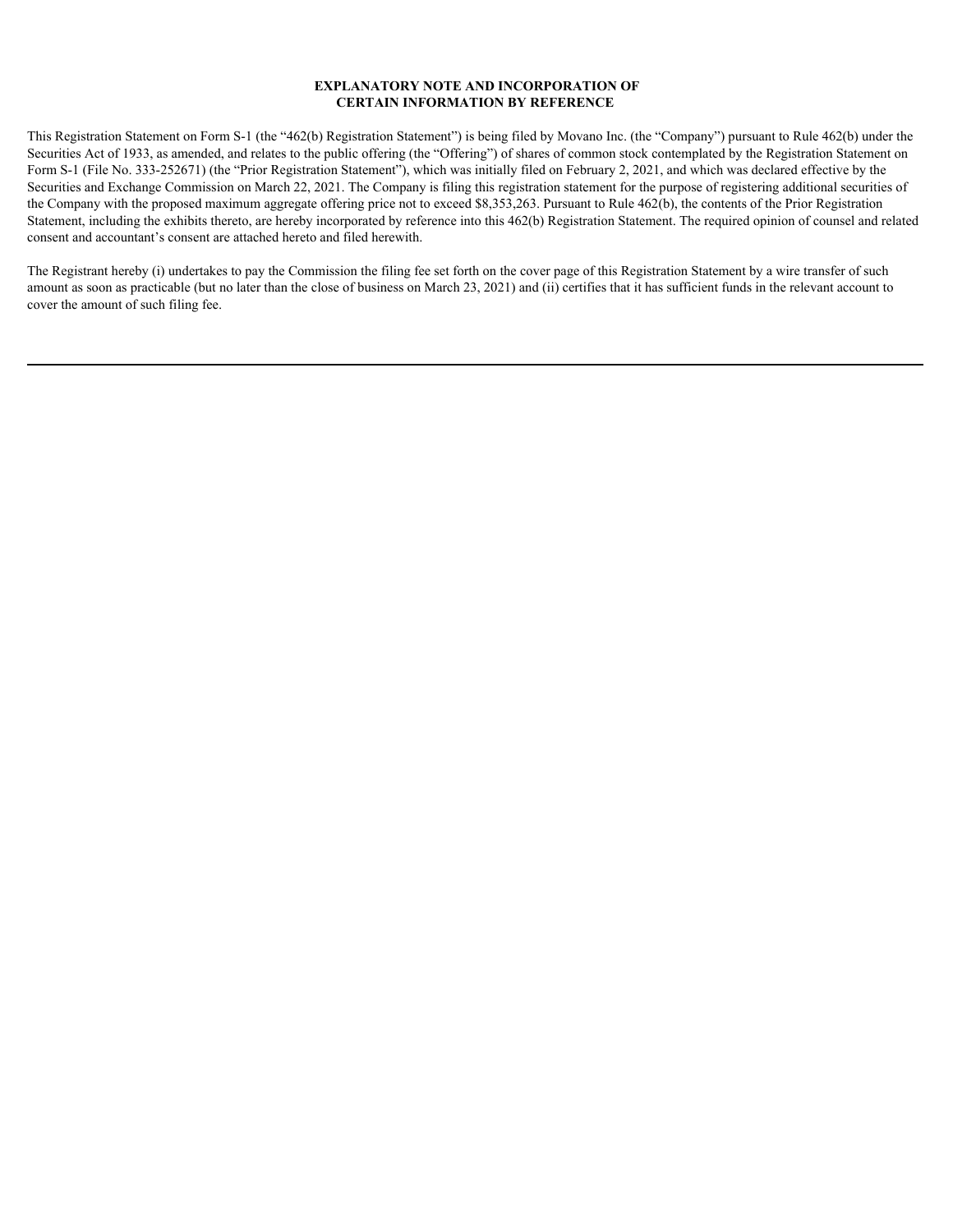# **EXHIBIT INDEX**

| Exhibit No. | <b>Description of Document</b>                                                                                                           |
|-------------|------------------------------------------------------------------------------------------------------------------------------------------|
| 5.1         | Opinion of K&L Gates LLP                                                                                                                 |
| 23.1        | Consent of Moss Adams LLP, Independent Registered Public Accounting Firm                                                                 |
| 23.2        | Consent of $K&L$ Gates LLP (included in Exhibit 5.1)                                                                                     |
| 24.1        | Power of Attorney (incorporated by reference to Exhibit 24.1 to the Registrant's Registration Statement on Form S-1 File No. 333-252671) |
|             |                                                                                                                                          |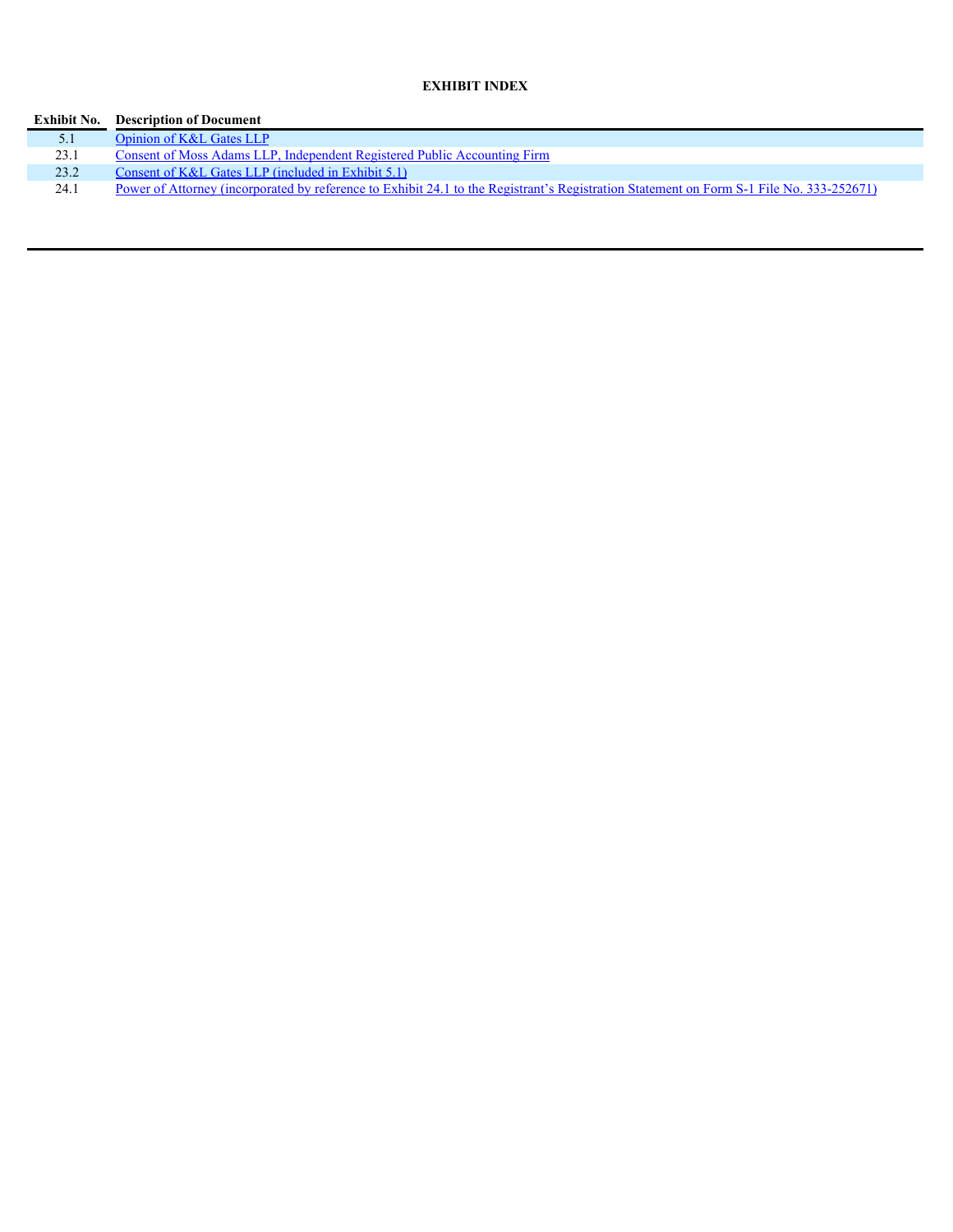# **SIGNATURES**

Pursuant to the requirements of the Securities Act of 1933, the registrant has duly caused this registration statement to be signed on its behalf by the undersigned, thereunto duly authorized, in the City of Pleasanton, State of California, on this 23<sup>rd</sup> day of March, 2021.

# **Movano Inc.**

/s/ Michael Leabman Michael Leabman Chief Executive Officer and Director

(Principal Executive Officer)

Pursuant to the requirements of the Securities Act of 1933, this registration statement has been signed by the following persons in the capacities and on the dates indicated.

| /s/ Michael Leabman                          | March 23, 2021 |
|----------------------------------------------|----------------|
| Michael Leabman                              |                |
| Chief Executive Officer and Director         |                |
| (Principal Executive Officer)                |                |
|                                              |                |
| /s/ J. Cogan                                 | March 23, 2021 |
| J. Cogan                                     |                |
| Chief Financial Officer                      |                |
| (Principal Financial and Accounting Officer) |                |
| $/S/$ ***                                    | March 23, 2021 |
| Emily Wang Fairbairn, Director               |                |
|                                              |                |
| $/S/$ ***                                    | March 23, 2021 |
| John Mastrototaro, Director                  |                |
| $/S/$ ***                                    | March 23, 2021 |
| Brian Cullinan, Director                     |                |
| $/S/$ ***                                    | March 23, 2021 |
| Rubén Caballero, Director                    |                |
| *** By: /s/ Michael Leabman                  |                |
| Michael Leabman                              |                |
| Attorney-in-fact                             |                |
|                                              |                |
|                                              |                |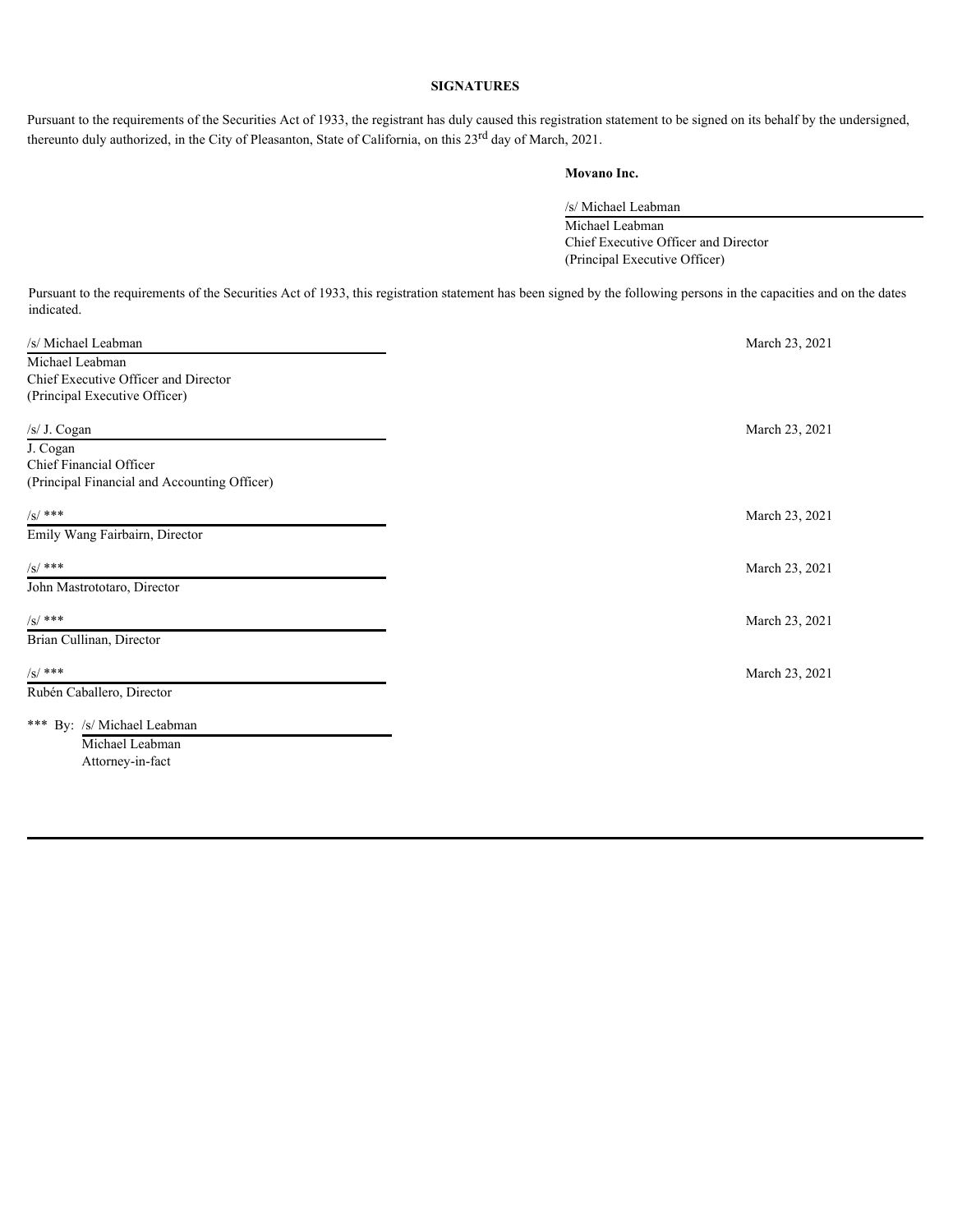### <span id="page-5-0"></span>Movano Inc. 6200 Stoneridge Mall Rd., Suite 300 Pleasanton, CA 94588

### Ladies and Gentlemen:

We have acted as counsel to Movano Inc., a Delaware corporation (the "Company"), in connection with the filing by the Company of a Registration Statement on Form S-1 (File No. 333-252671) originally filed with the Securities and Exchange Commission (the "SEC") on February 2, 2021 and amended on March 10, 2021 and March 17, 2021 (as amended, the "Registration Statement") under the Securities Act of 1933, as amended (the "Securities Act"). The Registration Statement relates to the proposed issuance and sale by the Company ("Offering") of (i) 1,495,000 shares ("Shares") of the Company's common stock, \$0.0001 par value per share ("Common Stock"), (ii) warrants ("Underwriters' Warrants"), issued to the underwriters for the Offering to purchase shares of Common Stock and (iii) shares of Common Stock underlying the Underwriters' Warrants ("Underwriters' Warrant Shares"). The Shares, the Underwriters' Warrants and the Underwriters' Warrant Shares are referred to herein, collectively, as the "Securities". The Securities are to be sold by the Company pursuant to an Underwriting Agreement by and between the Company and National Securities Corporation, as representative of the several underwriters (the "Underwriting Agreement").

You have requested our opinion as to the matters set forth below in connection with the issuance of the Securities. For purposes of rendering that opinion, we have examined: (i) the Registration Statement, (ii) the Underwriting Agreement, (iii) a form of the Third Amended and Restated Certificate of Incorporation of the Company, which has been filed with the SEC as an exhibit to the Registration Statement (the "Charter"), (iv) a form of the Company's Amended and Restated Bylaws, which has been filed with the SEC as an exhibit to the Registration Statement (the "Bylaws"), (v) the Company's stock, warrant and option ledgers, and (vi) the resolutions adopted by the Company's Board of Directors on March 5, 2021 and the resolutions adopted by the Price Committee of Company's Board of Directors on March 19, 2021, both relating to the issuance and sale of the Securities (collectively, the "Board Resolutions"). We have also reviewed such matters of law as we have deemed necessary to render the opinions expressed herein. For the purposes of this opinion letter, we have assumed that each document submitted to us is accurate and complete, that each such document that is an original is authentic, that each such document that is a copy conforms to an authentic original, the conformity to the original or final versions of the documents submitted to us as copies or drafts, including without limitation, the Charter and that all signatures on each such document are genuine.

In rendering our opinion below, we also have assumed that: (a) the Charter is filed with the Secretary of State for the State of Delaware in the form filed with the Commission as an exhibit to the Registration Statement prior to the issuance of any of the Securities; (b) the Company will have sufficient authorized and unissued shares of Common Stock at the time of each issuance of an Underwriters' Warrant Share; (c) each Share and Underwriters' Warrant Share will be evidenced by an appropriate certificate, duly executed and delivered or the Company's Board of Directors will adopt a resolution, providing that all shares of Common Stock shall be uncertificated in accordance with Section 158 of the Delaware General Corporation Law (the "DGCL"), prior to their issuance; (d) the issuance of each Share and Underwriters' Warrant Share will be duly noted in the Company's stock ledger upon issuance; (e) each of the Underwriters' Warrants and the Underwriting Agreement constitutes a valid and binding agreement of each of the parties thereto (other than the Company), enforceable against the parties thereto in accordance with its terms; and (f) the Securities will be issued and sold in accordance with the Board Resolutions. We have further assumed the legal capacity of natural persons. We have not verified any of those assumptions.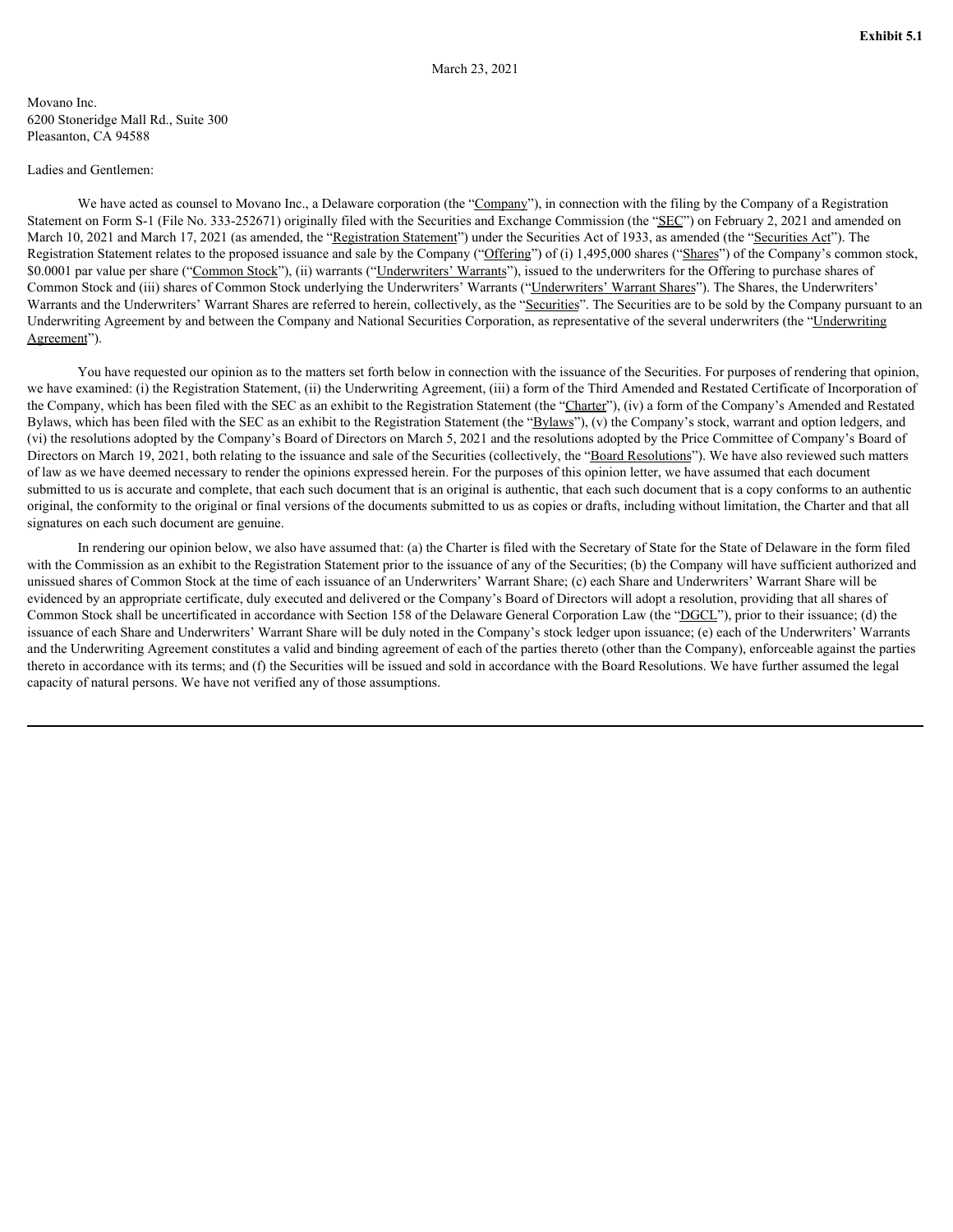Movano Inc. March 23, 2021 Page 2

Our opinion set forth below in numbered paragraphs 1 and 3 and the first sentence of numbered paragraph 2 are limited to the DGCL. Our opinion set forth below in the second sentence of numbered paragraph 2 is limited to the laws of the State of New York.

Based upon and subject to the foregoing, provided that the Registration Statement and any required post-effective amendment thereto have all become effective under the Securities Act and any related prospectus required by applicable law ("Prospectus") have been delivered and filed as required by such laws, it is our opinion that:

- 1. The Shares have been duly authorized for issuance by the Company and, when issued and paid for as described in the Prospectus and the Underwriting Agreement, will be validly issued, fully paid, and non-assessable.
- 2. The Underwriters' Warrants have been duly authorized for issuance by the Company. Provided that the Underwriters' Warrants have been duly executed and delivered by the Company and duly delivered to the purchaser thereof against payment therefor, the Underwriters' Warrants, when issued and paid for as described in the Registration Statement and the Prospectus, will be valid and binding obligations of the Company, enforceable against the Company in accordance with their terms, subject to the effect of bankruptcy, insolvency, fraudulent transfer, reorganization, receivership, moratorium and other laws affecting the rights and remedies of creditors generally, and to the exercise of judicial discretion in accordance with general principles of equity (whether applied by a court of law or equity, and to the public policy against enforcement of indemnifications for violations of federal securities laws).
- 3. The Underwriters' Warrant Shares have been duly authorized and, when issued and delivered by the Company against payment therefor, upon the exercise of the Underwriters' Warrants in accordance with the terms therein, will be validly issued, fully paid, and non-assessable.

The opinions set forth above are subject to the following additional assumptions:

- (a) The Registration Statement and any amendment thereto (including any post-effective amendment) will have become effective under the Securities Act, and such effectiveness shall not have been terminated, suspended or rescinded;
- (b) All Securities offered pursuant to the Registration Statement will be issued and sold (i) in compliance with all applicable federal and state securities laws, rules and regulations and solely in the manner provided in the Registration Statement and the Prospectus and (ii) only upon payment of the consideration fixed therefor in accordance with the Underwriting Agreement and, if applicable, the Securities themselves, and there will not have occurred any change in law or fact affecting the validity of any of the opinions rendered herein with respect thereto;
- (c) The Company will have sufficient authorized and unissued shares of Common Stock at the time of any issuance of the Underwriters' Warrant Shares upon the exercise of the Underwriters' Warrants; and
- (d) To the extent that the obligations of the Company under any agreement pursuant to which any Securities offered pursuant to the Registration Statement are to be issued or governed, including any amendment or supplement thereto, may be dependent upon such matters, we assume for purposes of this opinion letter that (i) each party to any such agreement other than the Company (including any applicable warrant agent or other party acting in a similar capacity with respect to any Securities) will be duly organized, validly existing and in good standing under the laws of its jurisdiction of organization; that each such other party will be duly qualified to engage in the activities contemplated thereby; (ii) each such agreement and the applicable Securities will have been duly authorized, executed and delivered by each such other party and will constitute the valid and binding obligations of each such other party, enforceable against each such other party in accordance with their terms; (iii) each such other party will be in compliance, with respect to acting in any capacity contemplated by any such agreement, with all applicable laws and regulations; and (iv) each such other party will have the requisite organizational and legal power and authority to perform its obligations under each such agreement.

We assume no obligation to update or supplement any of our opinions to reflect any changes of law or fact that may occur.

We hereby consent to the filing of this opinion letter with the SEC as Exhibit 5.1 to the Registration Statement. We also consent to the reference to our Firm under the caption "Legal Matters" in the Registration Statement and in the Prospectus. In giving our consent, we do not thereby admit that we are experts with respect to any part of the Registration Statement, the Prospectus or any Prospectus Supplement within the meaning of the term "expert", as used in Section 11 of the Securities Act or the rules and regulations promulgated thereunder, nor do we admit that we are in the category of persons whose consent is required under Section 7 of the Securities Act or the rules and regulations thereunder.

> Yours truly, /s/ K&L Gates LLP K&L Gates LLP